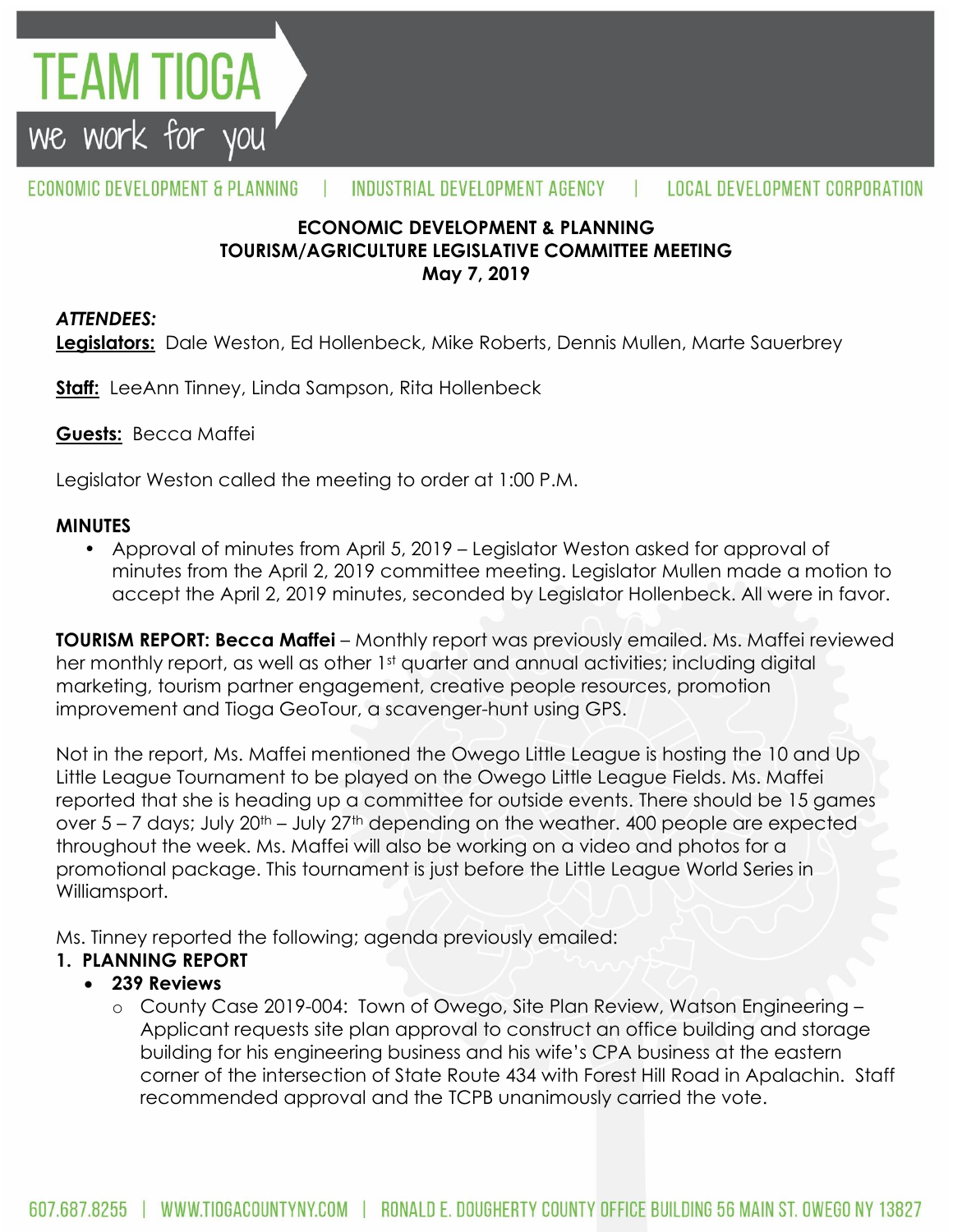- o County Case 2019-005: Village of Owego, Site Plan Review, MJ's Bar & Restaurant Applicant requests site plan approval to expand their parking lot on their property adjacent to the west by 12 spaces. Staff recommended approval and the TCPB unanimously carried the vote.
- **Municipal Projects/Plans**: Ms. Jardine continues to assist with the following:
	- o Town of Candor Assisting the Community Park Committee with application to local foundations to fund completion the Pavilion's bathroom construction.
	- o Village of Waverly Continue to work on the Comprehensive Plan with the Planning Board.
	- o Village of Owego Working on a CFA OPRHP Historic Preservation application to stabilize the OPD and OFD historic buildings.
	- o Town of Berkshire Have developed and solicited an Engineering Solicitation of Interest for the Route 38 Sidewalk TAP 2020 application. Met with two engineering firms as a result. Delta Engineering will be asked to present their proposal to the Town Board.
- **Other Activities:** Ms. Jardine is working on the following:
	- Conducted research on other Upstate NY counties that provide consolidated code enforcement services at the county level. Discussed findings with the Council of Governments. Brittany Woodburn also submitted a grant application to USDA through REAP to fund a feasibility study for consolidated code enforcement services in Tioga County.
	- The Tioga County Complete Count Committee met and laid out a work plan for the year leading up to Census Day April 1, 2020. Wrote and distributed a press release and post card to begin the awareness campaign.
	- Addressing NYS DHSES comments on the Hazard Mitigation Plan Update with consultant Tetratech and Wendy Walsh.
	- Serving on BMTS's Long Range Transportation Plan 2045 Steering Committee.

**Resolutions** – The following resolution was presented and approved: E06 – Appoint member (Goodrich) to the Tioga County Planning Board

**2. ECONOMIC DEVELOPMENT REPORT** – Ms. Tinney reported the format for the agenda and minutes will be changing next month and continued to report on the following; agenda previously emailed:

# **Outreach**

- o Rural Health Network SCNY Ms. Tinney has met twice regarding data collected on the following projects, completed research coming at a later date:
	- $\triangleright$  Transit project
	- $\triangleright$  Tioga Tells (Quality of Life study)
- o Catholic Charities consultation Met regarding a possible housing project.
- o Owego Apalachin Central School Met with the following committees regarding STEAM Town or STEAM 21, names being considered for this project (Science, Technology, Engineering, Arts & Agriculture & Math) – Engaging the community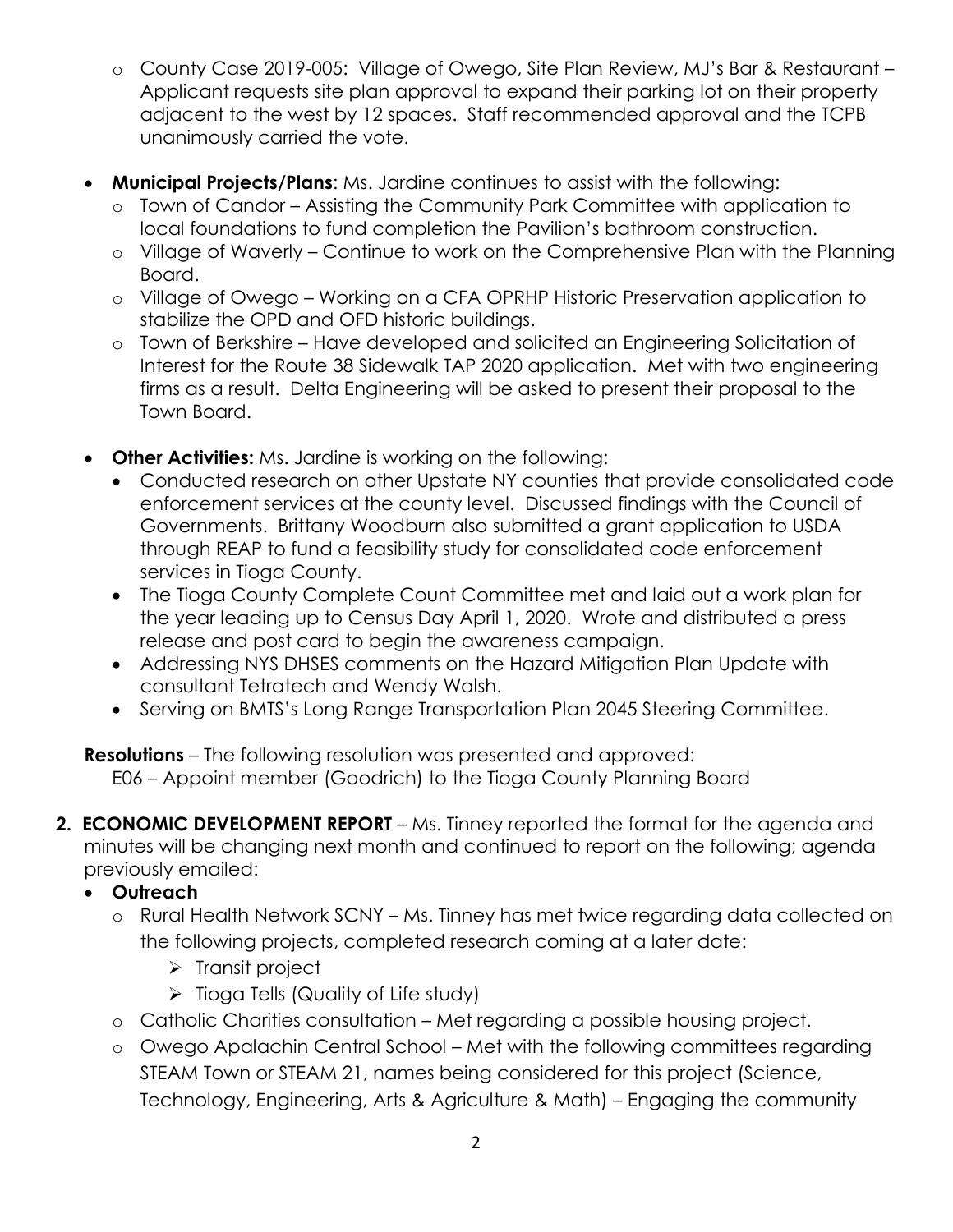and bringing partners on board, including local employers, on what this area has to offer:

- ▶ Collective Impact Committee
- $\triangleright$  Steering Committee
- o Tioga Downs/Finger Lakes Wine Country Tourism Marketing Attended a joint meeting to discuss the uncertainty of what the Finger Lakes Wine Country is doing to promote Tioga Downs, as well as the Tioga County region.
- o ENSCO Met to discuss expanding their business. Ms. Woodburn connected them with a local property owner in Owego and it looks like it might be a good fit.
- o Regional Council Attended the Executive Committee Meeting; DRI scoring coming up soon and the CFA window is now open.
- o Tioga Arts Council Attended and spoke at the Arts & Ag Trail Press Conference; it was a nice event.
- o The Agency (Broome County IDA) Met with the new Executive Director of The Agency, Stacey Duncan. Kevin McLaughlin, the present Executive Director, is retiring the end of May; also attended Mr. McLaughlin's retirement breakfast.
- o Tioga Opportunities Met with Maureen Abbott to discuss topics related to child care and housing.
- o VEDA (Valley Economic Development Association) Christine Curtis, Tioga County IDA, has been appointed a member of the Board.
- o Tioga Women Lead Event at the Pumpelly House; well attended, it was a nice event.

# **Project Updates**

- o Gateway
	- $\triangleright$  Closing was held for funding with a portion being held back due to the inability to meet the MWBE goals which is being worked on.
- o Parkview
	- $\triangleright$  Open House/Ribbon Cutting April 26<sup>th</sup>; well attended, it was a great event.
	- > All funds have been disbursed.
	- $\triangleright$  Project funding closeout underway.
- o Owego Gardens 2
	- $\triangleright$  IDA will be signing the purchase contract soon.
	- Met with Nelson Leenhouts, owner of Home Leasing, he is looking forward to this new project.
- o V&S (Voigt & Schweitzer)
	- $\triangleright$  DEC permit is complete and ground breaking begins on May 9<sup>th</sup>. A ground breaking event is being planned for June.
- o Restore NY Projects
	- Village of Owego Project moving forward.
	- $\triangleright$  Village of Waverly Project moving forward.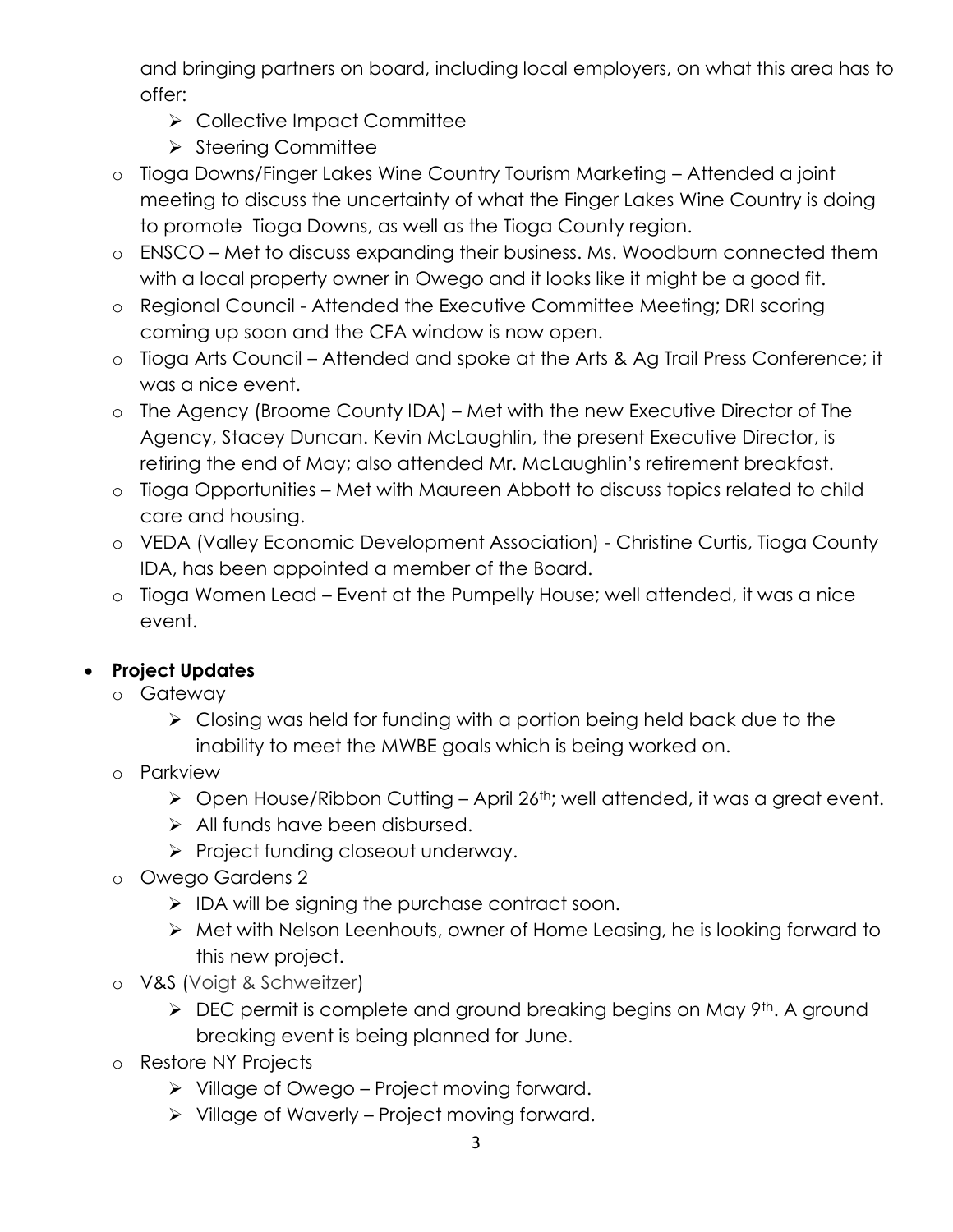- o Village of Owego DRI
	- $\triangleright$  Final plan submitted to the State for review.
	- $\triangleright$  \$13.4 M in projects has been submitted, will be cut to \$9.7 M.
	- Announcement is anticipated in July/August timeframe.
	- $\triangleright$  Met with the Village of Owego to advise them of the projects submitted.
	- ▶ Ms. Woodburn is heading up the DRI project planning for TEAM Tioga to be prepared for when the projects get approved.
- **State Leads** None
- **Workforce Development**
	- o Workforce Pipeline Study nearing completion; final plan should be in hand Wednesday, May 8<sup>th</sup>. Implementation of the plan will begin immediately.

# **Housing**

o Housing Strategy Task Force ongoing. There is a meeting at Tioga Downs Golf Course Wednesday, May 8th, to continue the discussion of putting a county-wide housing strategy in place to encourage housing projects across the County.

# **Other**

- o IDA NYS Comptroller Audit continuing.
- o Consolidated Funding Application window open (5/1)
	- $\triangleright$  Applied Technology Applying to assist in funding for their planned expansion.
	- Live Tioga Fits in with the STEAM Project/Owego Apalachin School; working on a plan for how to engage our local workforce in education and recruiting efforts. Assist employers with bringing people in to Tioga County.
- o Local Board Sexual Harassment Prevention Training IDA, LDC and REAP Boards need to take this training put on by the County. Deadline is October.
- o Staffing
	- $\triangleright$  Ms. Saraceno transition Part time employment has begun.
	- $\triangleright$  Hire of Community Development Specialist, Abbey Hendrickson Resolution below for budget modification.
	- $\geq 2$  over 2 meetings completed for 1st quarter A quarterly performance review for the ED&P Director and Staff.

Legislative Chair Ms. Sauerbrey announced that the Owego Treadway has made a deal with Terra Cotta; they will be catering at the Treadway.

Ms. Tinney announced that regarding the Everest Group/Apalachin Hotel; the back taxes have been paid by Visions Credit Union, however, the sale fell through.